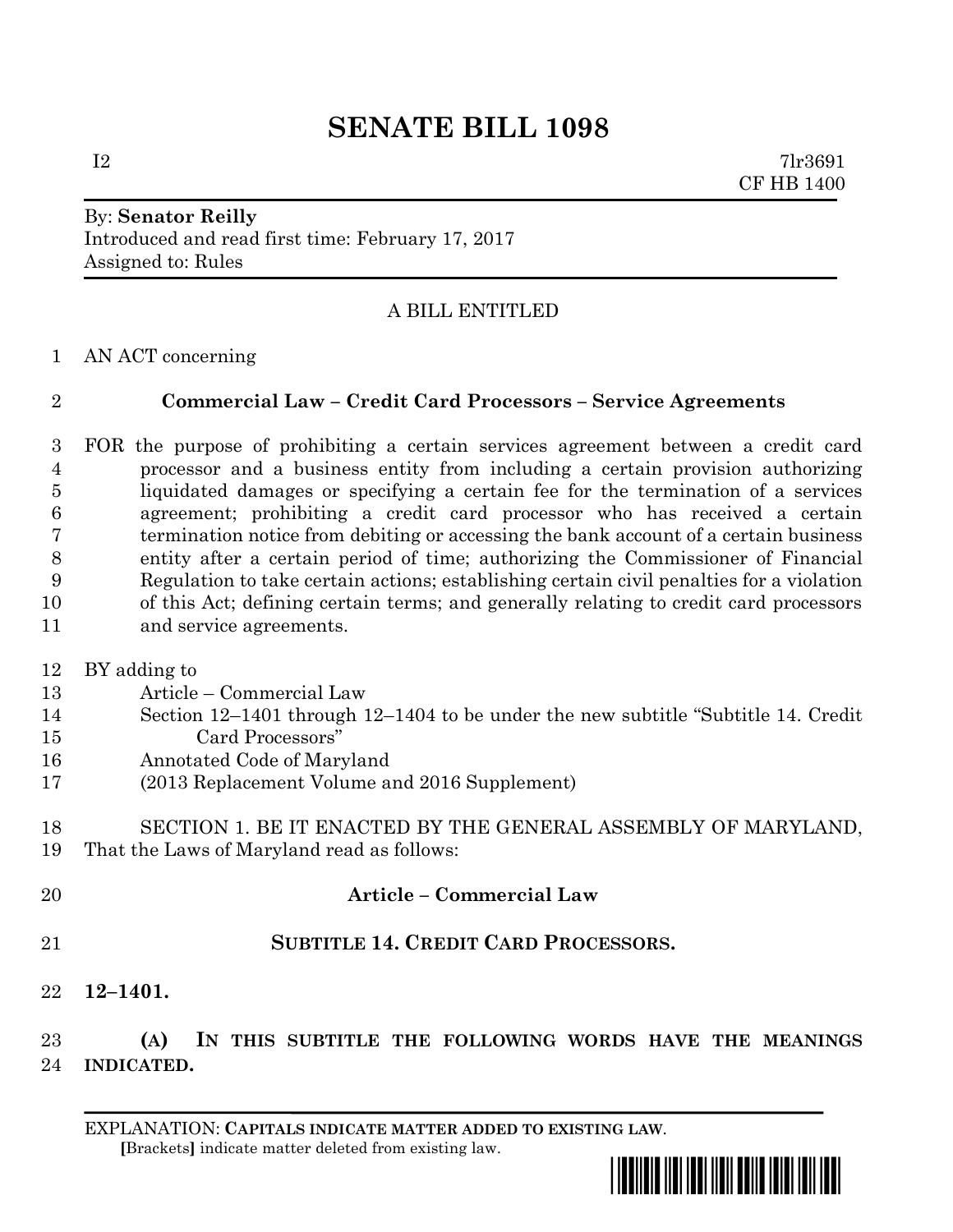**(B) (1) "CREDIT CARD PROCESSOR" MEANS A PERSON WHO PROCESSES CREDIT CARD OR ELECTRONIC COMMERCE TRANSACTIONS ON BEHALF OF A BUSINESS ENTITY FOR A FEE.**

|     | (2) "CREDIT CARD PROCESSOR" INCLUDES: |                               |
|-----|---------------------------------------|-------------------------------|
| - 5 |                                       | A MERCHANT SERVICES PROVIDER; |
|     |                                       | (II) A FINANCIAL INSTITUTION; |

**(III) AN INDEPENDENT SALES ORGANIZATION; OR**

 **(IV) ANY SUBSIDIARY OR AFFILIATE OF AN ENTITY LISTED IN ITEMS (I) THROUGH (III) OF THIS PARAGRAPH.**

 **(C) "SERVICES AGREEMENT" MEANS A CONTRACT BETWEEN A CREDIT CARD PROCESSOR AND A BUSINESS ENTITY UNDER WHICH THE BUSINESS ENTITY AGREES TO PAY THE CREDIT CARD PROCESSOR FOR PROCESSING CREDIT CARD OR ELECTRONIC COMMERCE TRANSACTIONS ON BEHALF OF THE BUSINESS ENTITY.**

**12–1402.**

**(A) A SERVICES AGREEMENT MAY NOT:**

 **(1) INCLUDE A PROVISION AUTHORIZING LIQUIDATED DAMAGES FOR THE TERMINATION OF THE SERVICES AGREEMENT; OR**

 **(2) SPECIFY A FEE FOR THE TERMINATION OF THE SERVICES AGREEMENT THAT EXCEEDS \$99.**

 **(B) A CREDIT CARD PROCESSOR WHO HAS RECEIVED A WRITTEN NOTICE OF TERMINATION OF A SERVICES AGREEMENT FROM A BUSINESS ENTITY MAY NOT DEBIT OR ACCESS THE BANK ACCOUNT OF THE BUSINESS ENTITY AFTER 60 DAYS FROM RECEIPT OF THE WRITTEN NOTICE OF TERMINATION.**

**12–1403.**

 **IF A COMPLAINT FOR A VIOLATION OF § 12–1402 OF THIS SUBTITLE IS FILED WITH THE COMMISSIONER OF FINANCIAL REGULATION, THE COMMISSIONER MAY INVESTIGATE THE COMPLAINT AND USE ANY OF THE INVESTIGATIVE AND ENFORCEMENT POWERS PROVIDED UNDER TITLE 2, SUBTITLE 1 OF THE FINANCIAL INSTITUTIONS ARTICLE.**